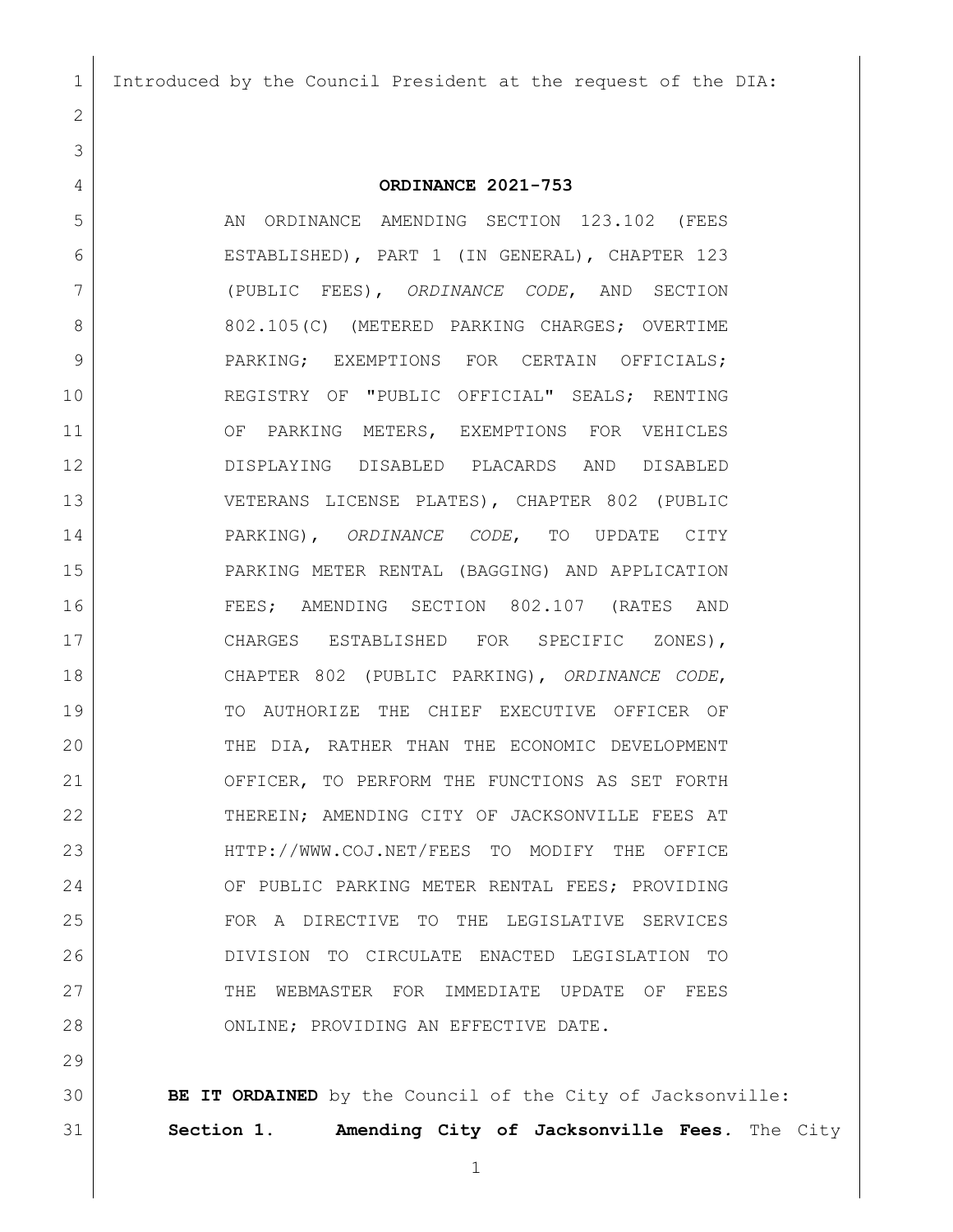1 of Jacksonville's fees which were directed by Ordinance 2017-665-E to be published at <http://www.coj.net/fees> are hereby amended to reflect the amended parking meter rental and application fees, as indicated in **Exhibit 1** attached hereto and incorporated herein by 5 this reference.

 **Section 2. Directive to Legislative Services Division.** The Chief of the Legislative Services Division is hereby directed to forward a copy of the enacted legislation to the City webmaster at [webmaster@coj.net](mailto:webmaster@coj.net) for immediate fee updates to [http://www.coj.net/fees.](http://www.coj.net/fees)

 **Section 3. Amending Chapter 802 (Public Parking), Section 802.107 (Rates and charges established for specific zones),** *Ordinance Code***.** Chapter 802 (Public Parking), Section 802.107 (Rates and charges established for specific zones is hereby amended to read as follows:

## **CHAPTER 802**

## **\* \* \***

## **Sec. 802.107 Rates and charges established for specific zones.**

19 (a) The Chief Executive Officer (CEO) of Economic Development 20 | Officer, in consultation with the Downtown Investment Authority 21 Chief Executive Officer, for Downtown zones pursuant to the definition of Downtown in Chapter 55, Ordinance Code, shall develop 23 | rates and charges for each parking meter zone, and the times and days when these charges shall be enforced. Rates shall be designed 25 to provide for the most efficient use of on-street parking spaces, to be competitive with off-street parking facilities, and to achieve other downtown revitalization goals as determined by the 28 | Downtown Investment AuthorityOffice of Economic Development. The 29 | CEO<del>Economic Development Officer s</del>hall file the rate schedule and any subsequent change to the rate schedule with the Council 31 Secretary, and such rates shall become effective upon such filing,